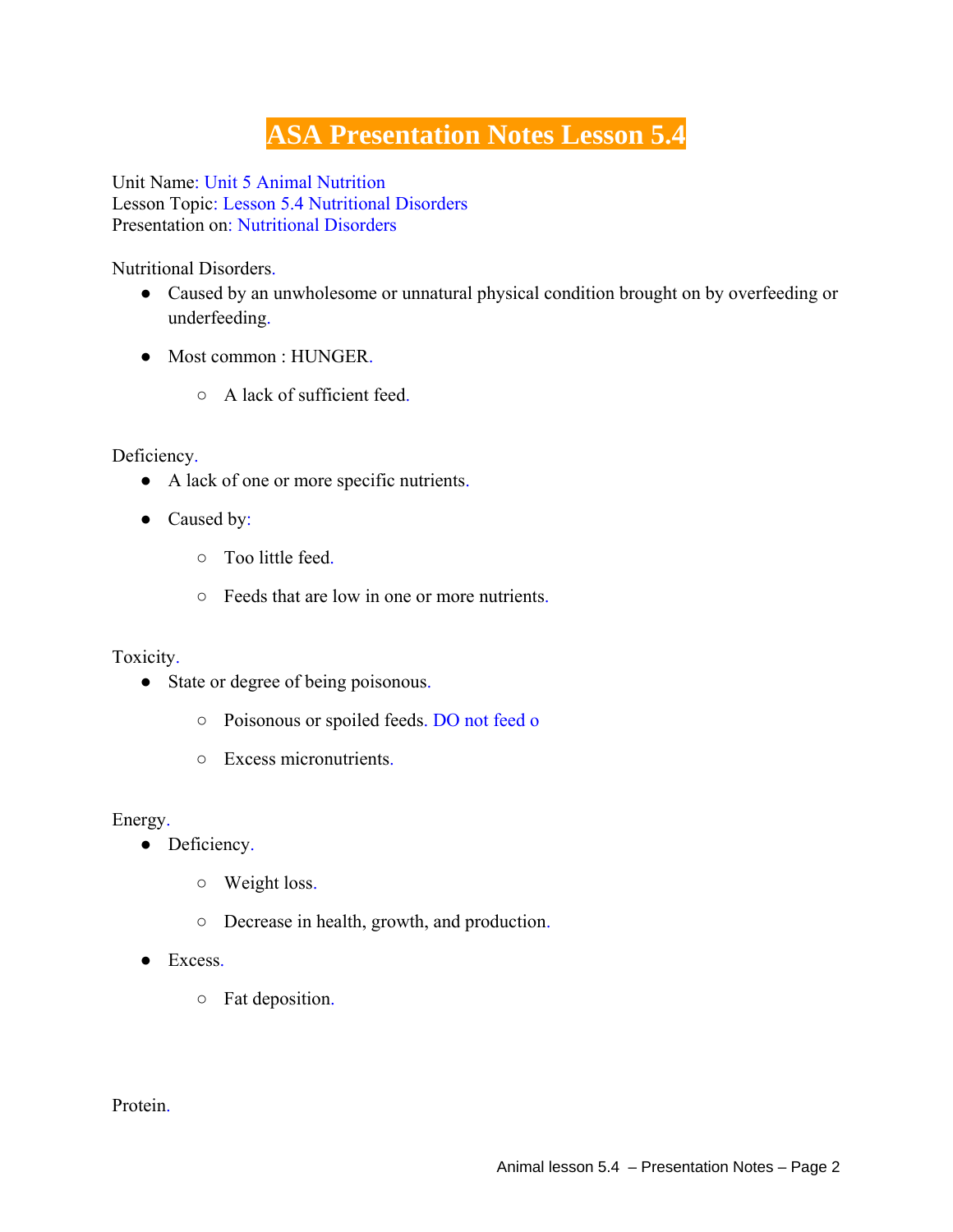- Deficiency:
	- Decreased growth.
	- Depressed appetite.
	- Poor overall health.
- Excess:
	- May not be harmful.
	- Excess protein converted to energy.
	- Not cost effective.

Micronutrients.

- Vitamins and Minerals.
	- Often overlooked portion of diet.
	- Content in feeds is dependent on.
- season.
- soils.
- geography.

Economics and Health.

- Nutritional disorders negatively impact the growth and production of livestock.
	- Less expensive to prevent than to treat.